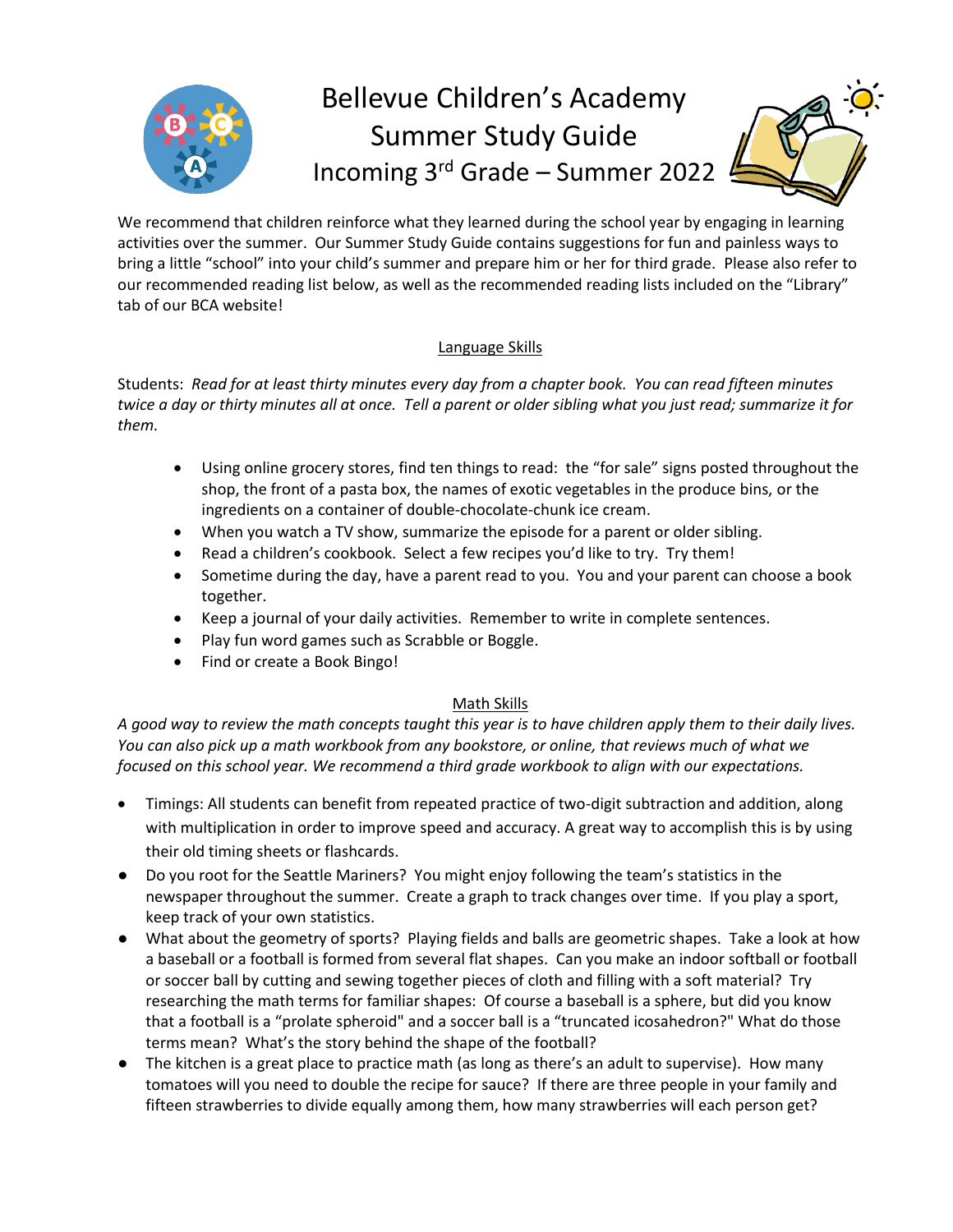- What's the biggest building in town? How can you find or estimate its dimension? How many windows does it have? Take a home inventory: How many books or toys or items of clothing or pairs of shoes are in your home? Take a math hike: What geometric shapes can you find in your neighborhood or in your own home? What comes in clusters? What is symmetrical?
- Use estimation skills to predict how much the grocery bill will be.
- Comparison shopping: How much do you save per ounce (or another unit) by buying in bulk?
- Look at expiration dates: Which products have short shelf lives? Long shelf lives? Why?
- How much can you save by buying products on sale?
- Compare clothing prices at two or more online stores.
- Dream-shop without spending: Imagine that you had \$1,000 to spend. Take some time to look around your favorite stores and make a wish list. How close can you come to spending exactly \$1,000?
- Food Court: Where can you get the best deal for a meal delivery?
- Can you figure sales tax in your head?
- Are you planning a road trip? Or you can pretend! Use a map's scale of miles to estimate distances and travel times. How many miles per gallon does your car average on highways? In town? How much is the trip likely to cost, taking into account gasoline, tolls, meals, lodging, recreation, and souvenirs? Compare the actual costs of the trip to your prediction.

## **Units of Inquiry**

#### **Who We Are**

- Interview a friend or family member from a different culture about their traditions
- Participate in another culture's traditions or invite someone outside your culture to participate in your own! Use your five senses! Use online resources such as websites and videos to "travel" remotely.
- Create a dream vacation itinerary where you visit new places around the world. Where will you go? How long will you stay? What traditions do you experience? Calculate how much money you would need to save.

#### **How We Organize Ourselves**

- While on a road trip, examine the land around you and hypothesize with your family how it became the shape that it is now. Was it erosion by water, wind, or ice? Was it formed by a lava flow from a nearby or maybe extinct volcano? If you can, do some research about the area and see if your hypothesis was correct!
- Go in your yard and see if you can find an example of a sedimentary rock (formed by deposits of sand, dirt, or mud), an igneous rock (formed by cooled magma), and a metamorphic rock (formed by one of the other two kinds being transformed by heat and pressure deep under the earth).
- Make a cake with your family using food coloring or different ingredients to model the different layers of the earth: crust, mantle, outer core, inner core. Enjoy, but be sure to save some slices of the planet for your family!
- Find and watch a documentary about the formation of the earth. Record ten facts you learned and share them with a friend or family member!

#### **Sharing the Planet**

- Research an extinct animal from Earth's past. Try to predict what living animals it is related to by examining its unique body parts. What role did this animal play in its ecosystem? Is it the same role that its relatives play today? Does it look or behave like a different, unrelated animal? Think about why this may be!
- Watch a nature documentary and keep track of how many animal adaptations are described. How many different adaptations can you count? Try putting them into two groups: body adaptations and behavioral adaptations.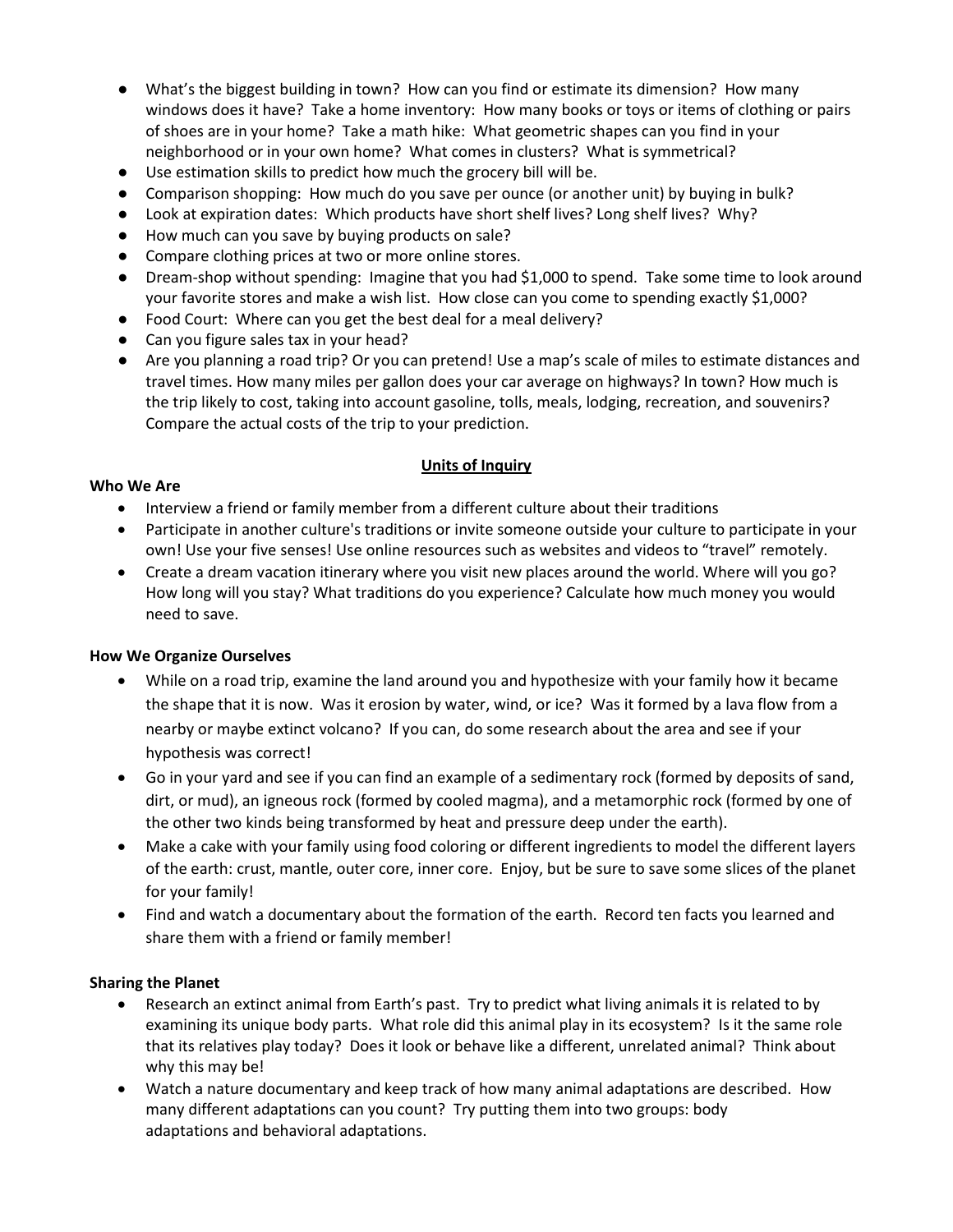- Ask yourself this question: If I could be any animal, what would I be? Don't just pick your favorite animal, but try to really think about its habitat, food, predators, and life cycle when you pick. Write a paragraph about what a day in the life of your chosen animal would really be like.
- Spend some time outside and observe the animals in that environment. Use a notebook to record them and try to classify them as either mammals, birds, reptiles, fish, amphibians, or invertebrates (insects, arachnids, worms etc.). Then research the animals you saw and see if your classification was correct!

#### **Where We are in Place and Time**

- Look around your house and in your neighborhood for tools /gadgets/devices that make our lives easier. List them down and discuss with your parents to add more things to the list.
- Do a journal writing on: 'What would life be without the tools/gadgets and devices listed above?'
- Watch a documentary on top ten inventions of the 21st century.
- Think of challenges that you currently face and predict a futuristic technology which may assist you in solving this problem. Write the idea down and build a prototype (model) using recyclable materials if possible.

### **How We Express Ourselves**

- Play the "SYMBOL I SPY" game around the house!
- Learn basic signs for sign language together and use sign language for a portion of the day.
- Write a letter in Morse Code
- Create a family symbol to hang in one of your rooms

### **How the World Works**

- Discover all the different ways electricity is used in your home. Hunt down appliances and electronics, then determine why and how each one is using electricity.
- If you have an electrician fixing something in the house, ask him or her questions about the project letting an electrician share what they do is a great learning opportunity!
- Explore magnetism around your home. First, choose items to test and make predictions. Then, use a magnet to test your predictions and discuss conclusions. Research the composition of those items to gain further knowledge.

# We hope you enjoy these ideas. Enjoy your summer!

Sincerely,

The Second Grade Team

Mrs. Mengarelli Mr. Taylor Ms. Westergaard Ms. Wright Ms. Smeenk Ms. Cauthorn Mrs. Lohuaru Mrs. Wilson Ms. Weese